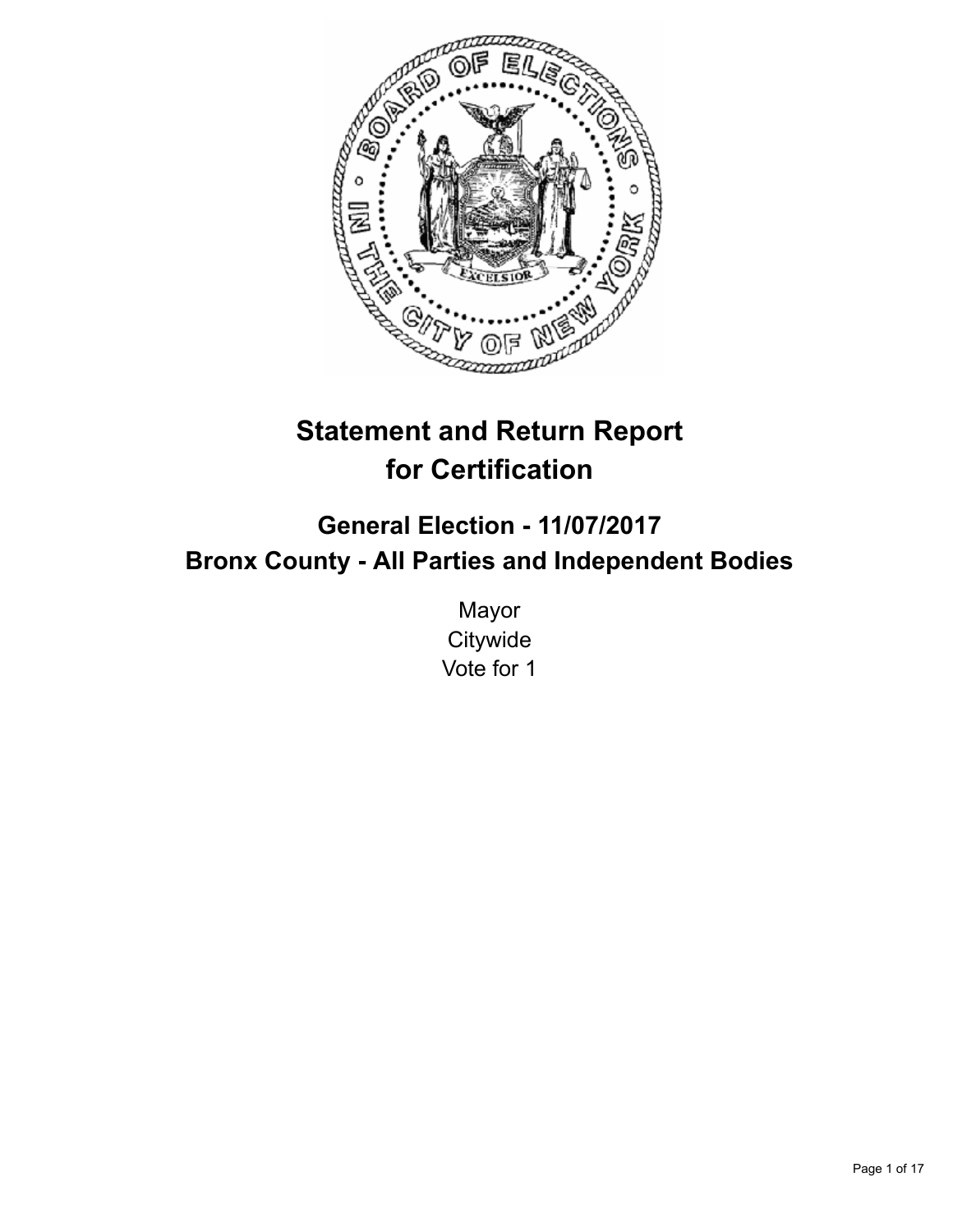

| <b>PUBLIC COUNTER</b>                                    | 10,663       |
|----------------------------------------------------------|--------------|
| <b>MANUALLY COUNTED EMERGENCY</b>                        | 0            |
| <b>ABSENTEE / MILITARY</b>                               | 266          |
| <b>AFFIDAVIT</b>                                         | 176          |
| <b>Total Ballots</b>                                     | 11,105       |
| Less - Inapplicable Federal/Special Presidential Ballots | 0            |
| <b>Total Applicable Ballots</b>                          | 11,105       |
| BILL DE BLASIO (DEMOCRATIC)                              | 9,833        |
| NICOLE MALLIOTAKIS (REPUBLICAN)                          | 557          |
| NICOLE MALLIOTAKIS (CONSERVATIVE)                        | 80           |
| AKEEM BROWDER (GREEN)                                    | 93           |
| BILL DE BLASIO (WORKING FAMILIES)                        | 232          |
| SAL F. ALBANESE (REFORM)                                 | 66           |
| BO DIETL (DUMP THE MAYOR)                                | 49           |
| NICOLE MALLIOTAKIS (STOP DE BLASIO)                      | 14           |
| AARON COMMEY (LIBERTARIAN)                               | 11           |
| MICHAEL TOLKIN (SMART CITIES)                            | 43           |
| ANGEL HERNANDEZ (WRITE-IN)                               | 1            |
| <b>ASATA SHAKUR (WRITE-IN)</b>                           | $\mathbf{1}$ |
| <b>BARACK OBAMA (WRITE-IN)</b>                           | $\mathbf{1}$ |
| DREWERY MARROW (WRITE-IN)                                | $\mathbf{1}$ |
| JEREMIAH MARTIN (WRITE-IN)                               | 1            |
| UNATTRIBUTABLE WRITE-IN (WRITE-IN)                       | 4            |
| <b>Total Votes</b>                                       | 10,987       |
| Unrecorded                                               | 118          |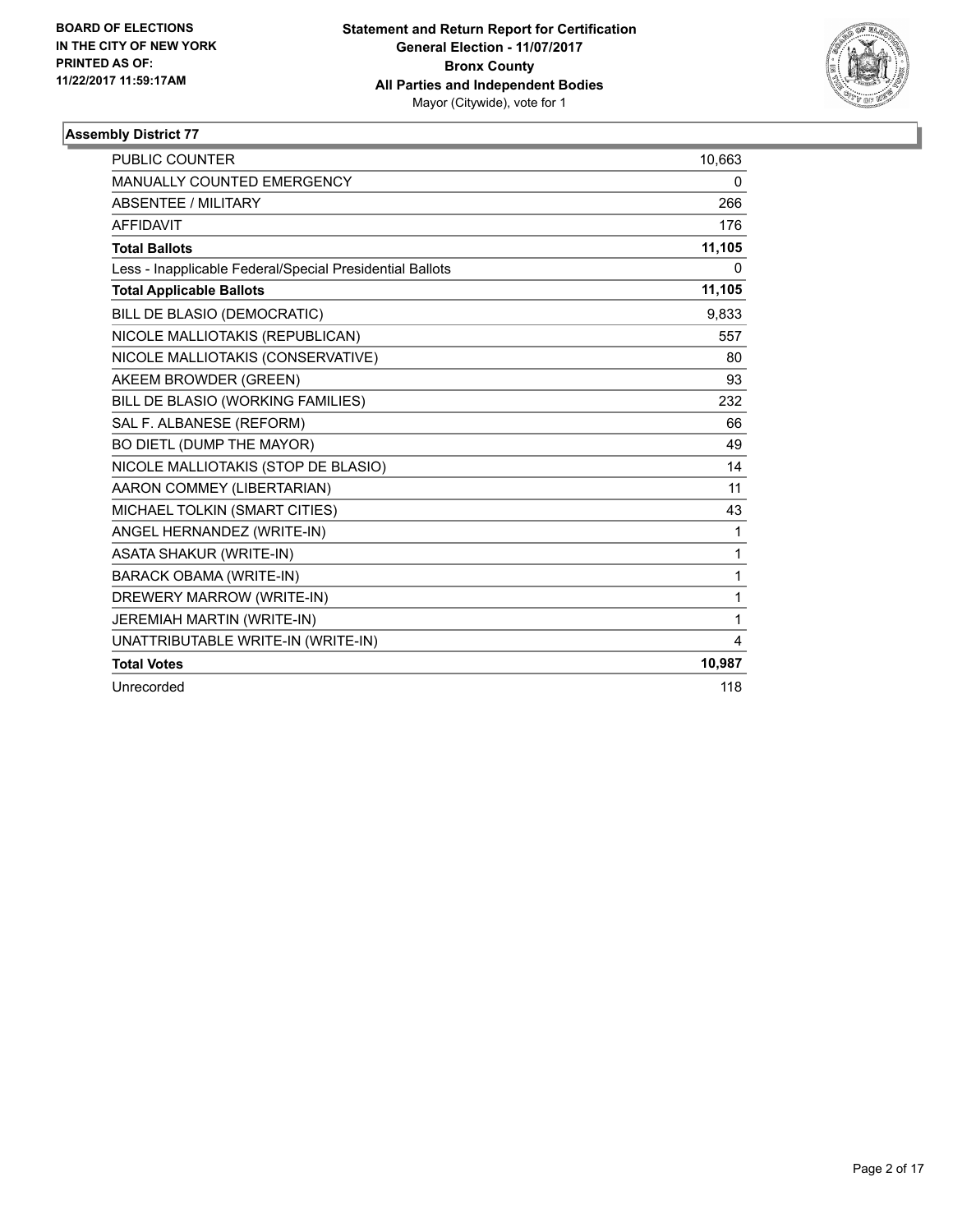

| <b>PUBLIC COUNTER</b>                                    | 8,417        |
|----------------------------------------------------------|--------------|
| MANUALLY COUNTED EMERGENCY                               | 0            |
| <b>ABSENTEE / MILITARY</b>                               | 263          |
| <b>AFFIDAVIT</b>                                         | 125          |
| <b>Total Ballots</b>                                     | 8,805        |
| Less - Inapplicable Federal/Special Presidential Ballots | 0            |
| <b>Total Applicable Ballots</b>                          | 8,805        |
| BILL DE BLASIO (DEMOCRATIC)                              | 7,139        |
| NICOLE MALLIOTAKIS (REPUBLICAN)                          | 780          |
| NICOLE MALLIOTAKIS (CONSERVATIVE)                        | 127          |
| AKEEM BROWDER (GREEN)                                    | 113          |
| BILL DE BLASIO (WORKING FAMILIES)                        | 259          |
| SAL F. ALBANESE (REFORM)                                 | 117          |
| BO DIETL (DUMP THE MAYOR)                                | 71           |
| NICOLE MALLIOTAKIS (STOP DE BLASIO)                      | 19           |
| AARON COMMEY (LIBERTARIAN)                               | 15           |
| MICHAEL TOLKIN (SMART CITIES)                            | 49           |
| <b>BERNIE SANDERS (WRITE-IN)</b>                         | 1            |
| J.C. POLANCO (WRITE-IN)                                  | $\mathbf{1}$ |
| LEA WEAVER (WRITE-IN)                                    | 1            |
| RUBEN DIAZ JR (WRITE-IN)                                 | 1            |
| UNATTRIBUTABLE WRITE-IN (WRITE-IN)                       | 3            |
| VALENTINE BARNES (WRITE-IN)                              | $\mathbf{1}$ |
| <b>Total Votes</b>                                       | 8,697        |
| Unrecorded                                               | 108          |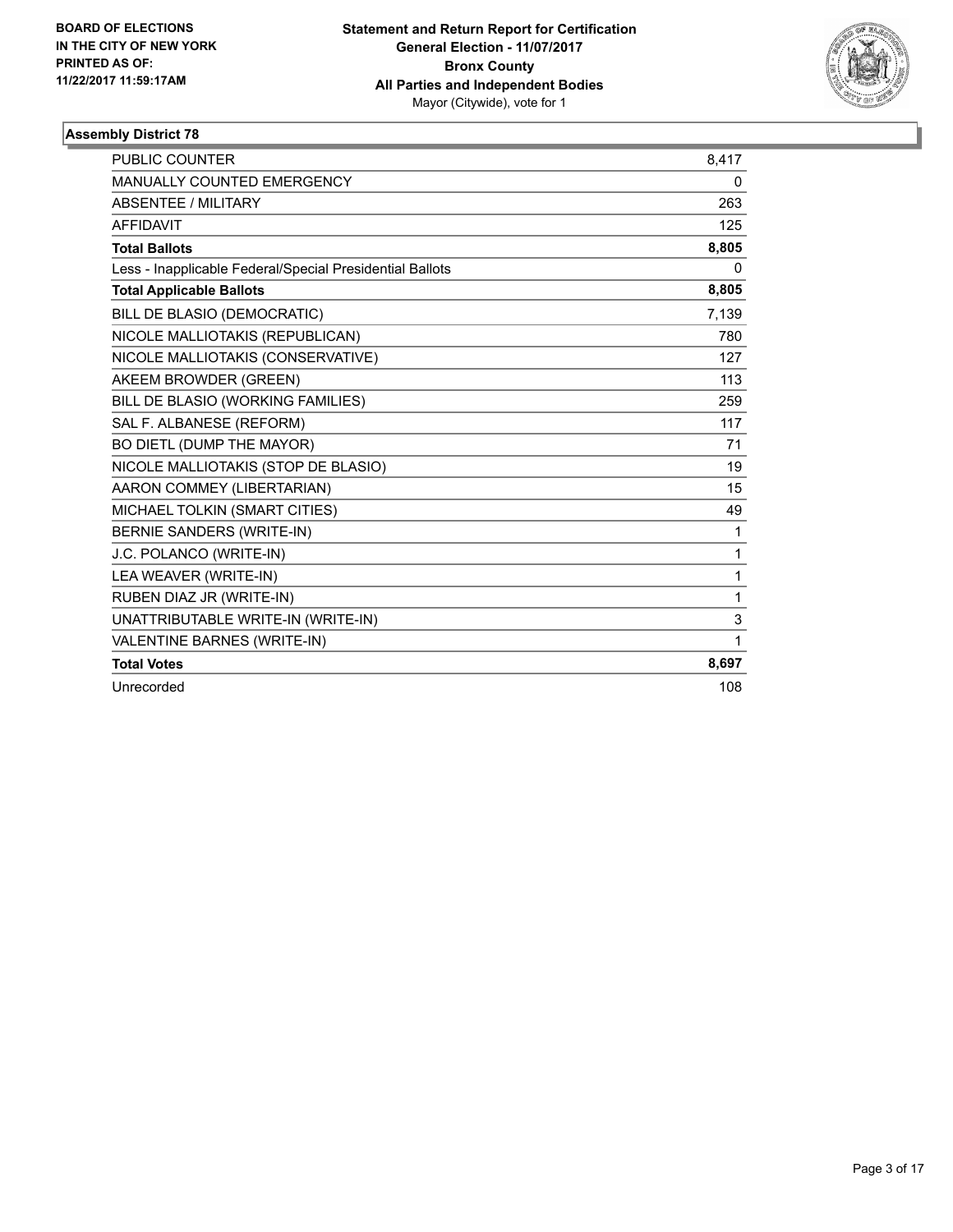

| <b>PUBLIC COUNTER</b>                                    | 11,935         |
|----------------------------------------------------------|----------------|
| <b>MANUALLY COUNTED EMERGENCY</b>                        | 0              |
| <b>ABSENTEE / MILITARY</b>                               | 303            |
| <b>AFFIDAVIT</b>                                         | 147            |
| <b>Total Ballots</b>                                     | 12,385         |
| Less - Inapplicable Federal/Special Presidential Ballots | 0              |
| <b>Total Applicable Ballots</b>                          | 12,385         |
| BILL DE BLASIO (DEMOCRATIC)                              | 10,896         |
| NICOLE MALLIOTAKIS (REPUBLICAN)                          | 593            |
| NICOLE MALLIOTAKIS (CONSERVATIVE)                        | 127            |
| AKEEM BROWDER (GREEN)                                    | 131            |
| BILL DE BLASIO (WORKING FAMILIES)                        | 279            |
| SAL F. ALBANESE (REFORM)                                 | 60             |
| BO DIETL (DUMP THE MAYOR)                                | 54             |
| NICOLE MALLIOTAKIS (STOP DE BLASIO)                      | 17             |
| AARON COMMEY (LIBERTARIAN)                               | 24             |
| MICHAEL TOLKIN (SMART CITIES)                            | 46             |
| <b>BELKIN GARCIA (WRITE-IN)</b>                          | 1              |
| CAROL ROBINSON (WRITE-IN)                                | 1              |
| DEREK SAMUELS (WRITE-IN)                                 | 1              |
| DONALD TRUMP (WRITE-IN)                                  | 1              |
| EDWIN DAVIS (WRITE-IN)                                   | 1              |
| KARMEN SMITH (WRITE-IN)                                  | $\overline{2}$ |
| MICHAEL BLOOMBERG (WRITE-IN)                             | 1              |
| STEPHEN HEWITT (WRITE-IN)                                | 1              |
| UNATTRIBUTABLE WRITE-IN (WRITE-IN)                       | 5              |
| WILLIAM GUZMAN JR (WRITE-IN)                             | 1              |
| <b>Total Votes</b>                                       | 12,242         |
| Unrecorded                                               | 143            |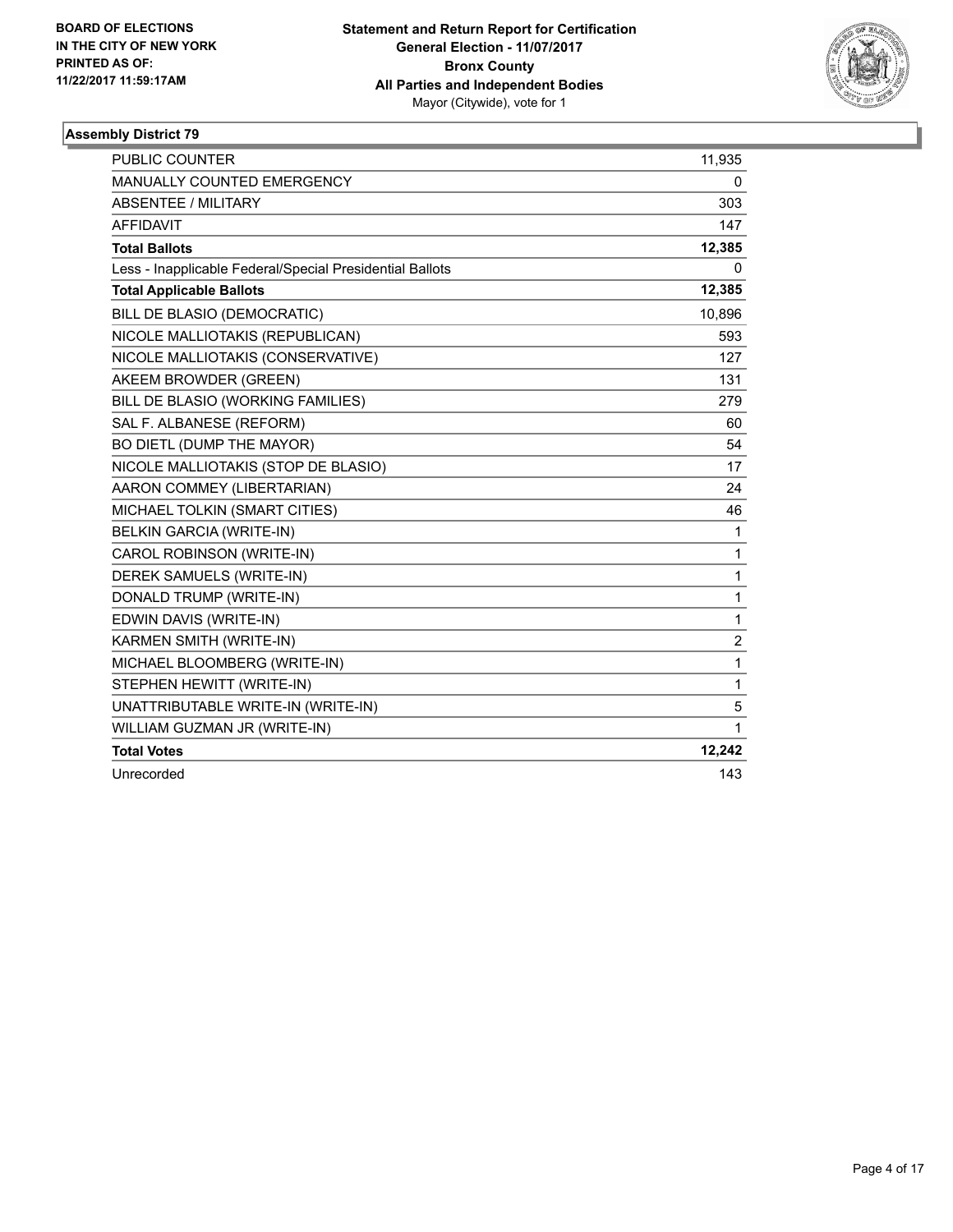

| PUBLIC COUNTER                                           | 13,366      |
|----------------------------------------------------------|-------------|
| MANUALLY COUNTED EMERGENCY                               | 0           |
| ABSENTEE / MILITARY                                      | 565         |
| <b>AFFIDAVIT</b>                                         | 189         |
| <b>Total Ballots</b>                                     | 14,120      |
| Less - Inapplicable Federal/Special Presidential Ballots | 0           |
| <b>Total Applicable Ballots</b>                          | 14,120      |
| BILL DE BLASIO (DEMOCRATIC)                              | 9,458       |
| NICOLE MALLIOTAKIS (REPUBLICAN)                          | 2,695       |
| NICOLE MALLIOTAKIS (CONSERVATIVE)                        | 463         |
| AKEEM BROWDER (GREEN)                                    | 163         |
| BILL DE BLASIO (WORKING FAMILIES)                        | 340         |
| SAL F. ALBANESE (REFORM)                                 | 265         |
| BO DIETL (DUMP THE MAYOR)                                | 224         |
| NICOLE MALLIOTAKIS (STOP DE BLASIO)                      | 60          |
| AARON COMMEY (LIBERTARIAN)                               | 30          |
| MICHAEL TOLKIN (SMART CITIES)                            | 101         |
| <b>BARACK OBAMA (WRITE-IN)</b>                           | 1           |
| CHELSEA MANNING (WRITE-IN)                               | 1           |
| DARRYLL WILLIAMS (WRITE-IN)                              | 1           |
| EDUARD GARCIA CONDE (WRITE-IN)                           | 1           |
| HILLARY CLINTON (WRITE-IN)                               | $\mathbf 2$ |
| ISAAC AMBROSE MOORE (WRITE-IN)                           | 1           |
| MICHAEL BECKFORD (WRITE-IN)                              | 1           |
| MICHAEL BLOOMBERG (WRITE-IN)                             | 6           |
| PEDRO CESAR DE LOS SANTOS (WRITE-IN)                     | 1           |
| REGINAL LEE BACHUS (WRITE-IN)                            | 1           |
| ROBERT JEROME WEBB (WRITE-IN)                            | 1           |
| ROSE MARY WEST (WRITE-IN)                                | 1           |
| SAMUEL SEABURY (WRITE-IN)                                | 1           |
| SCOTT STRINGER (WRITE-IN)                                | 1           |
| UNATTRIBUTABLE WRITE-IN (WRITE-IN)                       | 13          |
| VICTOR GIDANSINGH (WRITE-IN)                             | 1           |
| <b>Total Votes</b>                                       | 13,833      |
| Unrecorded                                               | 287         |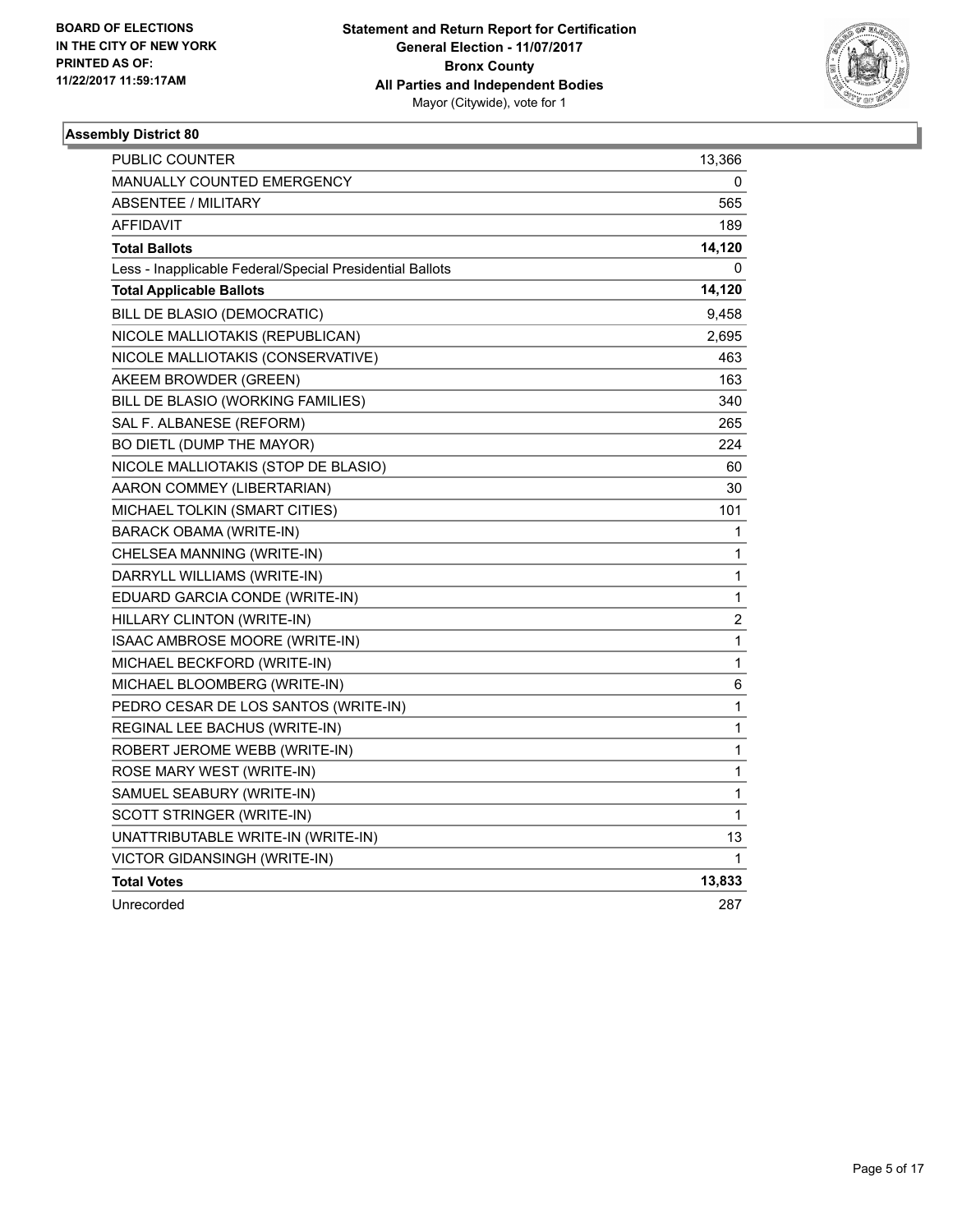

| <b>PUBLIC COUNTER</b>                                    | 19,332 |
|----------------------------------------------------------|--------|
| MANUALLY COUNTED EMERGENCY                               | 0      |
| <b>ABSENTEE / MILITARY</b>                               | 870    |
| AFFIDAVIT                                                | 273    |
| <b>Total Ballots</b>                                     | 20,475 |
| Less - Inapplicable Federal/Special Presidential Ballots | 0      |
| <b>Total Applicable Ballots</b>                          | 20,475 |
| BILL DE BLASIO (DEMOCRATIC)                              | 12,383 |
| NICOLE MALLIOTAKIS (REPUBLICAN)                          | 4,597  |
| NICOLE MALLIOTAKIS (CONSERVATIVE)                        | 679    |
| AKEEM BROWDER (GREEN)                                    | 322    |
| BILL DE BLASIO (WORKING FAMILIES)                        | 796    |
| SAL F. ALBANESE (REFORM)                                 | 497    |
| BO DIETL (DUMP THE MAYOR)                                | 280    |
| NICOLE MALLIOTAKIS (STOP DE BLASIO)                      | 131    |
| AARON COMMEY (LIBERTARIAN)                               | 55     |
| MICHAEL TOLKIN (SMART CITIES)                            | 233    |
| AARON CHITELMAR (WRITE-IN)                               | 1      |
| ALICIA K GLEN (WRITE-IN)                                 | 1      |
| ANNETTE KUSTOFF BLUM (WRITE-IN)                          | 1      |
| ANTHONY SOOKRAM (WRITE-IN)                               | 1      |
| AXXEL FROMETA (WRITE-IN)                                 | 1      |
| BARACK OBAMA (WRITE-IN)                                  | 2      |
| BERNIE SANDERS (WRITE-IN)                                | 1      |
| CARLOS ALFREDO WILCOX (WRITE-IN)                         | 1      |
| CHRIS BASTIAN (WRITE-IN)                                 | 1      |
| COREY FORSTER (WRITE-IN)                                 | 1      |
| DANIEL J KARNS (WRITE-IN)                                | 1      |
| DARREN AQUINO (WRITE-IN)                                 | 1      |
| DAVID DEROY (WRITE-IN)                                   | 1      |
| DEBBIE FELDMAN (WRITE-IN)                                | 1      |
| DEBRA FOX (WRITE-IN)                                     | 1      |
| DONNALD M. APPEL (WRITE-IN)                              | 1      |
| ED GARCIA CONDE (WRITE-IN)                               | 1      |
| ERIC F. PHILIPS (WRITE-IN)                               | 1      |
| FREDDA TOURIN (WRITE-IN)                                 | 1      |
| GABRIEL M. SPECIACE (WRITE-IN)                           | 1      |
| <b>GEORGE COMINSKIE (WRITE-IN)</b>                       | 1      |
| <b>GREGG L ROSENBERG (WRITE-IN)</b>                      | 1      |
| <b>GREGORY IUSERO (WRITE-IN)</b>                         | 1      |
| HERBERT LANDAU (WRITE-IN)                                | 1      |
| HILDA K BRADY FERNANDEZ (WRITE-IN)                       | 1      |
| HILLARY CLINTON (WRITE-IN)                               | 6      |
| JANE BOGART (WRITE-IN)                                   | 1      |
| JEAN PAUL NOONG (WRITE-IN)                               | 1      |
| JEFF SIEGEL (WRITE-IN)                                   | 1      |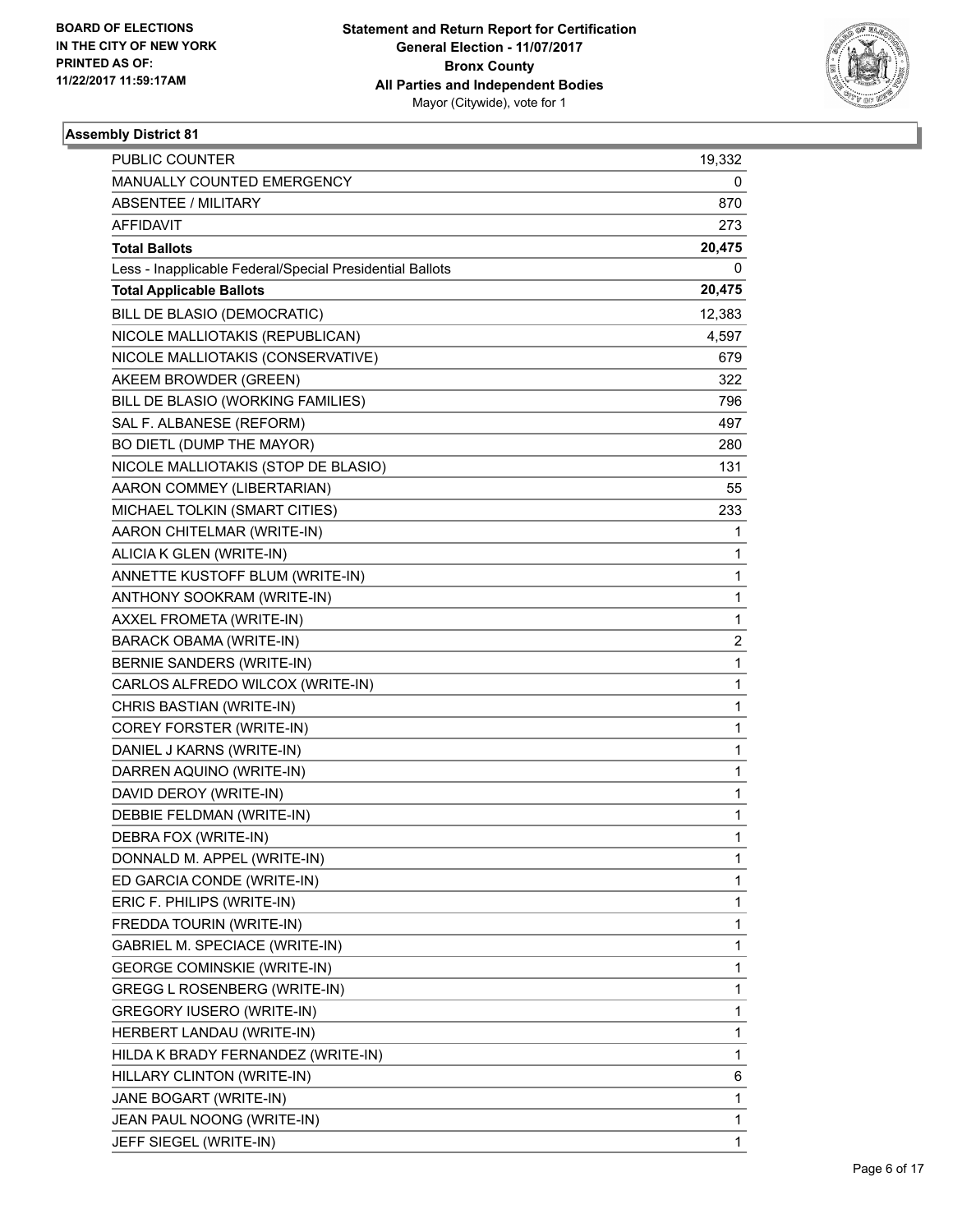

| JOE PLEEMERI (WRITE-IN)            | 1                       |
|------------------------------------|-------------------------|
| JOHN LUDEWIG (WRITE-IN)            | 1                       |
| KARINA SALTMAN (WRITE-IN)          | $\mathbf{1}$            |
| LETITIA JAMES (WRITE-IN)           | 2                       |
| MARIA ESTRADA (WRITE-IN)           | 1                       |
| MARY MCGRAW (WRITE-IN)             | 1                       |
| MARY TYRRELL (WRITE-IN)            | 1                       |
| MICHAEL BLOOMBERG (WRITE-IN)       | 11                      |
| MICHAEL HILLER (WRITE-IN)          | 1                       |
| MICHAEL OREILLY (WRITE-IN)         | 1                       |
| MICHAEL T. WHITE (WRITE-IN)        | 1                       |
| NOELLE VELEZ (WRITE-IN)            | 2                       |
| <b>OSBORNE HART (WRITE-IN)</b>     | 2                       |
| PATRICK DOHSETY (WRITE-IN)         | 1                       |
| PAUL SHUMAN (WRITE-IN)             | 1                       |
| PREET BHARARA (WRITE-IN)           | 1                       |
| REBEKAH SMALL (WRITE-IN)           | 1                       |
| REV JEAN PAUL SOLER (WRITE-IN)     | 1                       |
| RICHARD BASHNER (WRITE-IN)         | 1                       |
| ROBBIE GOSINE (WRITE-IN)           | 1                       |
| ROBERT GARDNER (WRITE-IN)          | 1                       |
| RUBEN DIAZ JR (WRITE-IN)           | 6                       |
| RUBEN DIAZ JR. (WRITE-IN)          | 1                       |
| RUDOLPH GIULIANI (WRITE-IN)        | 1                       |
| RUSSELL KANEY (WRITE-IN)           | 1                       |
| SHAUN DONOVAN (WRITE-IN)           | $\overline{\mathbf{c}}$ |
| SHIFRA LONDOWNE (WRITE-IN)         | 1                       |
| STEPHANIE SHUMAN (WRITE-IN)        | 1                       |
| STEVEN G SCHWARZ (WRITE-IN)        | 2                       |
| SUE ELLEN ODELL (WRITE-IN)         | $\overline{\mathbf{c}}$ |
| TONY LORENZO (WRITE-IN)            | 1                       |
| UNATTRIBUTABLE WRITE-IN (WRITE-IN) | 33                      |
| VAN PARISH (WRITE-IN)              | 1                       |
| <b>VIVERITO MARKS (WRITE-IN)</b>   | 1                       |
| WENDY Y. SMITH (WRITE-IN)          | 1                       |
| WILLIAM HENRIQUEZ (WRITE-IN)       | 1                       |
| WILLIAM MURAWSKI (WRITE-IN)        | 1                       |
| <b>Total Votes</b>                 | 20,098                  |
| Unrecorded                         | 377                     |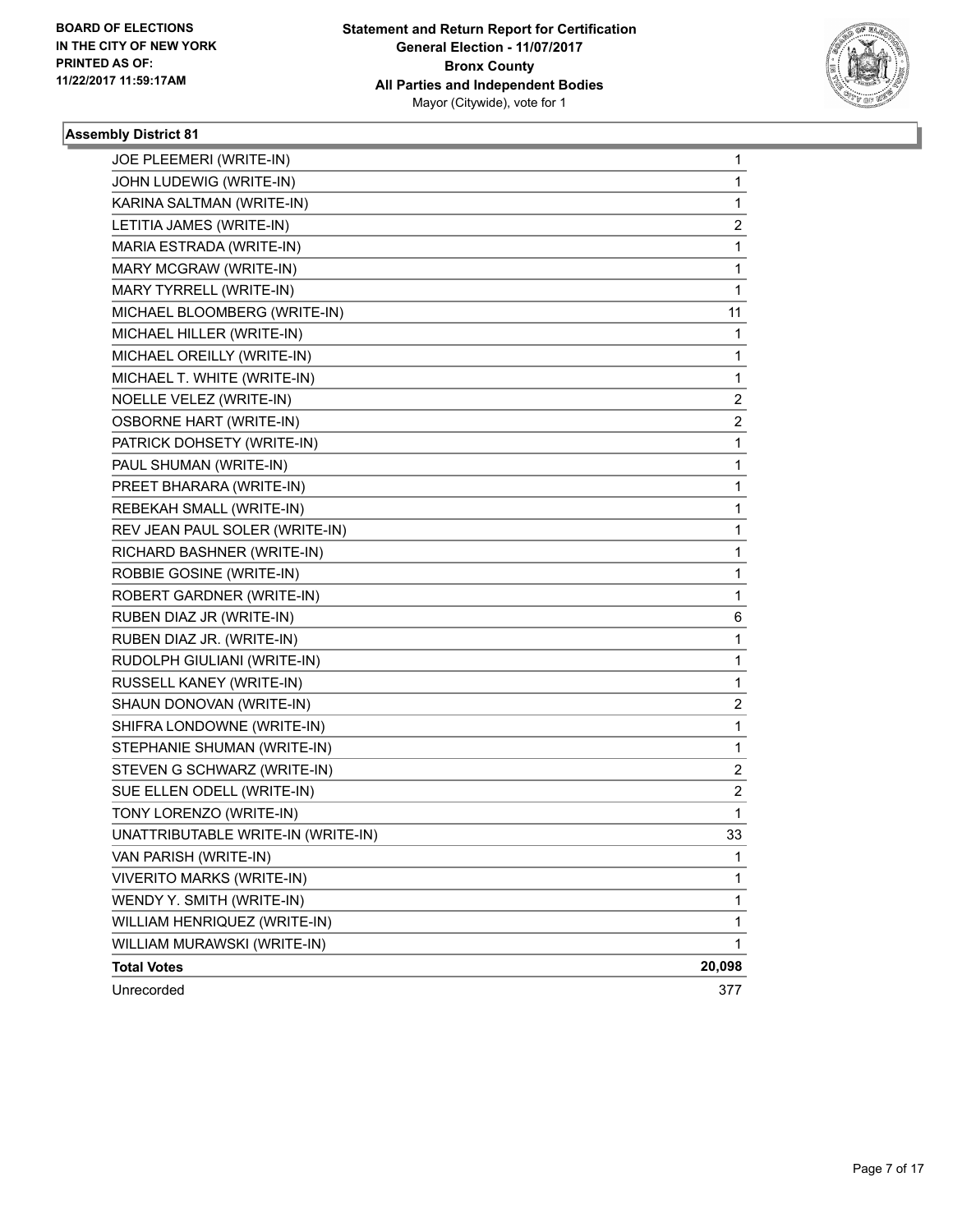

| <b>PUBLIC COUNTER</b>                                    | 22,864                  |
|----------------------------------------------------------|-------------------------|
| <b>MANUALLY COUNTED EMERGENCY</b>                        | 0                       |
| <b>ABSENTEE / MILITARY</b>                               | 570                     |
| AFFIDAVIT                                                | 199                     |
| <b>Total Ballots</b>                                     | 23,633                  |
| Less - Inapplicable Federal/Special Presidential Ballots | 0                       |
| <b>Total Applicable Ballots</b>                          | 23,633                  |
| BILL DE BLASIO (DEMOCRATIC)                              | 13,326                  |
| NICOLE MALLIOTAKIS (REPUBLICAN)                          | 7,040                   |
| NICOLE MALLIOTAKIS (CONSERVATIVE)                        | 1,145                   |
| AKEEM BROWDER (GREEN)                                    | 227                     |
| BILL DE BLASIO (WORKING FAMILIES)                        | 461                     |
| SAL F. ALBANESE (REFORM)                                 | 331                     |
| BO DIETL (DUMP THE MAYOR)                                | 424                     |
| NICOLE MALLIOTAKIS (STOP DE BLASIO)                      | 123                     |
| AARON COMMEY (LIBERTARIAN)                               | 41                      |
| MICHAEL TOLKIN (SMART CITIES)                            | 148                     |
| <b>BARACK OBAMA (WRITE-IN)</b>                           | 1                       |
| BERNIE SANDERS (WRITE-IN)                                | 2                       |
| ERIC KATECHIS (WRITE-IN)                                 | 1                       |
| FRED DAVIS (WRITE-IN)                                    | 1                       |
| GILBERT ACEVEDO (WRITE-IN)                               | 1                       |
| HARRY DEHLER (WRITE-IN)                                  | 2                       |
| HILLARY CLINTON (WRITE-IN)                               | 3                       |
| JEFFREY KLEIN (WRITE-IN)                                 | 1                       |
| JENNIFER R. CONNELLY (WRITE-IN)                          | 1                       |
| JOHN RIOEDAN (WRITE-IN)                                  | 1                       |
| MICHAEL BLOOMBERG (WRITE-IN)                             | 1                       |
| MICHELLE OBAMA (WRITE-IN)                                | $\overline{\mathbf{c}}$ |
| SONYA R. DOYLE (WRITE-IN)                                | 2                       |
| SUSAN SARANDON (WRITE-IN)                                | 1                       |
| UNATTRIBUTABLE WRITE-IN (WRITE-IN)                       | 6                       |
| VICTOR R. VALENTIN (WRITE-IN)                            | 1                       |
| VIRGIL SOLLOZZA (WRITE-IN)                               | 1                       |
| WALTER DAUM (WRITE-IN)                                   | 1                       |
| <b>Total Votes</b>                                       | 23,295                  |
| Unrecorded                                               | 338                     |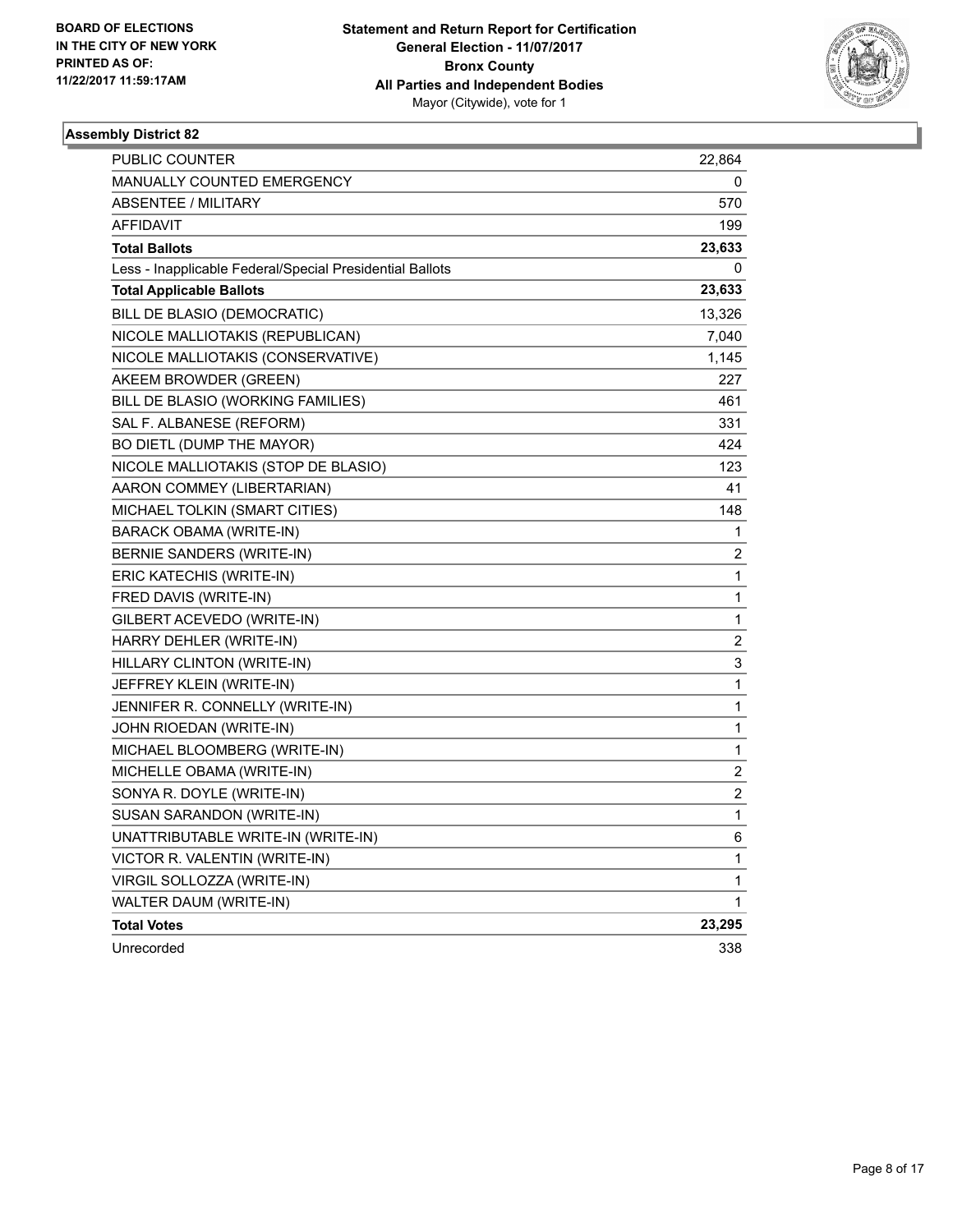

| PUBLIC COUNTER                                           | 15,511 |
|----------------------------------------------------------|--------|
| MANUALLY COUNTED EMERGENCY                               | 0      |
| <b>ABSENTEE / MILITARY</b>                               | 464    |
| <b>AFFIDAVIT</b>                                         | 161    |
| <b>Total Ballots</b>                                     | 16,136 |
| Less - Inapplicable Federal/Special Presidential Ballots | 0      |
| <b>Total Applicable Ballots</b>                          | 16,136 |
| BILL DE BLASIO (DEMOCRATIC)                              | 14,571 |
| NICOLE MALLIOTAKIS (REPUBLICAN)                          | 637    |
| NICOLE MALLIOTAKIS (CONSERVATIVE)                        | 123    |
| AKEEM BROWDER (GREEN)                                    | 136    |
| BILL DE BLASIO (WORKING FAMILIES)                        | 257    |
| SAL F. ALBANESE (REFORM)                                 | 76     |
| BO DIETL (DUMP THE MAYOR)                                | 70     |
| NICOLE MALLIOTAKIS (STOP DE BLASIO)                      | 23     |
| AARON COMMEY (LIBERTARIAN)                               | 26     |
| MICHAEL TOLKIN (SMART CITIES)                            | 56     |
| ANTHONY JOSEY (WRITE-IN)                                 | 1      |
| <b>BARACK OBAMA (WRITE-IN)</b>                           | 1      |
| C. TODD WHITMAN (WRITE-IN)                               | 1      |
| ERIC SCHNEIDERMAN (WRITE-IN)                             | 1      |
| FERRON PINNOCK (WRITE-IN)                                | 1      |
| KAREN NATION (WRITE-IN)                                  | 1      |
| KENNETH JOHNSON (WRITE-IN)                               | 1      |
| MICHAEL BLOOMBERG (WRITE-IN)                             | 1      |
| NATHAN ARMFIELD (WRITE-IN)                               | 1      |
| RENAULT S CHAVERS (WRITE-IN)                             | 1      |
| SALIH MONCRIEF (WRITE-IN)                                | 1      |
| UNATTRIBUTABLE WRITE-IN (WRITE-IN)                       | 10     |
| VICTOR BOWMAN JR (WRITE-IN)                              | 1      |
| <b>Total Votes</b>                                       | 15,997 |
| Unrecorded                                               | 139    |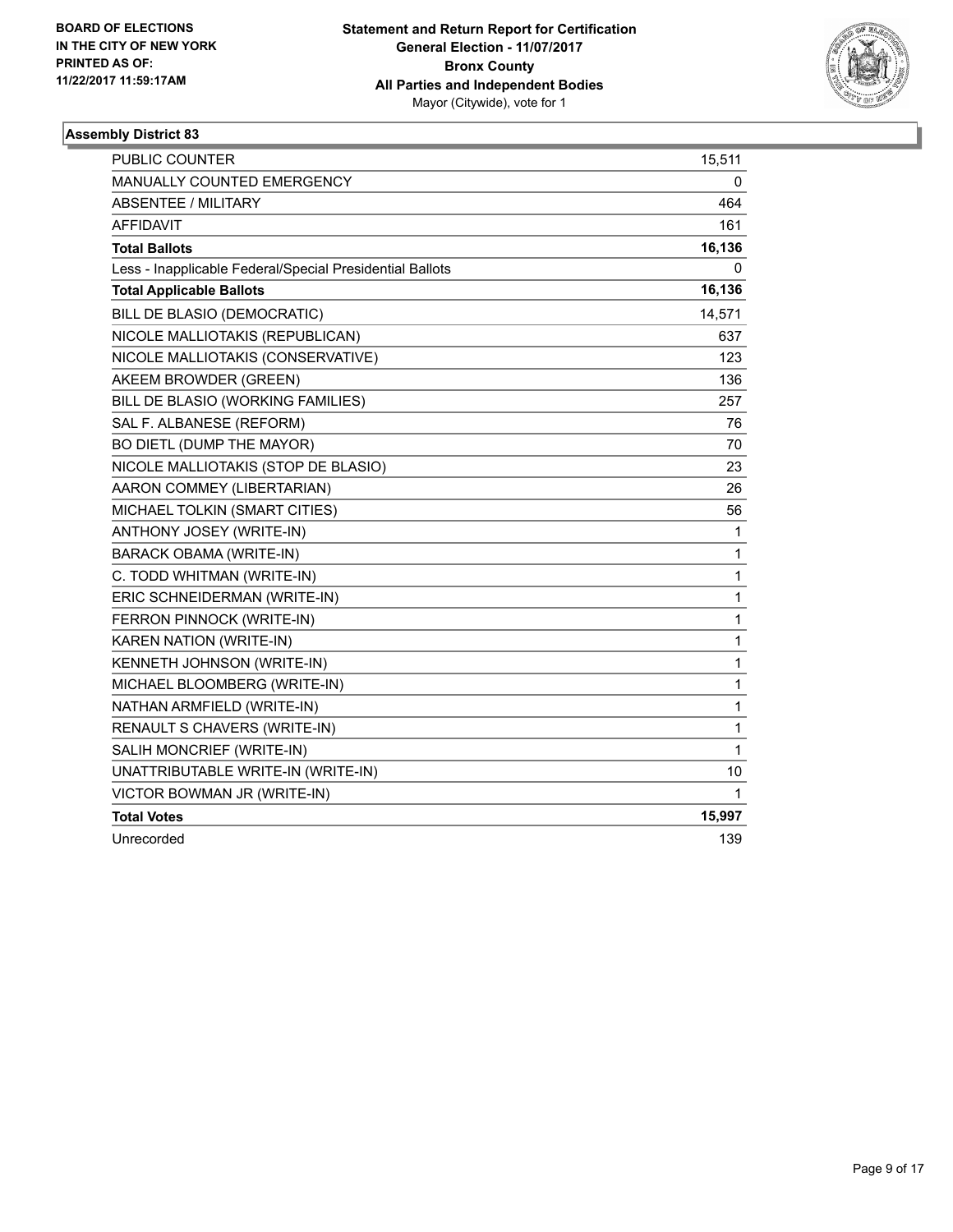

| <b>PUBLIC COUNTER</b>                                    | 9,887        |
|----------------------------------------------------------|--------------|
| MANUALLY COUNTED EMERGENCY                               | 0            |
| <b>ABSENTEE / MILITARY</b>                               | 206          |
| <b>AFFIDAVIT</b>                                         | 156          |
| <b>Total Ballots</b>                                     | 10,249       |
| Less - Inapplicable Federal/Special Presidential Ballots | 0            |
| <b>Total Applicable Ballots</b>                          | 10,249       |
| BILL DE BLASIO (DEMOCRATIC)                              | 8,810        |
| NICOLE MALLIOTAKIS (REPUBLICAN)                          | 618          |
| NICOLE MALLIOTAKIS (CONSERVATIVE)                        | 100          |
| AKEEM BROWDER (GREEN)                                    | 128          |
| BILL DE BLASIO (WORKING FAMILIES)                        | 258          |
| SAL F. ALBANESE (REFORM)                                 | 57           |
| BO DIETL (DUMP THE MAYOR)                                | 41           |
| NICOLE MALLIOTAKIS (STOP DE BLASIO)                      | 21           |
| AARON COMMEY (LIBERTARIAN)                               | 19           |
| MICHAEL TOLKIN (SMART CITIES)                            | 47           |
| DENAILLA M. THOMAS (WRITE-IN)                            | $\mathbf{1}$ |
| FREDDIE MUNOZ (WRITE-IN)                                 | 1            |
| JACKSON STRONG (WRITE-IN)                                | $\mathbf{1}$ |
| JEFFREY KLEIN (WRITE-IN)                                 | 1            |
| <b>JENNIFER BRIGHT (WRITE-IN)</b>                        | 1            |
| KARLA VELASQUEZ (WRITE-IN)                               | 1            |
| MICHAEL BLOOMBERG (WRITE-IN)                             | 1            |
| MYCHAL JOHNSON (WRITE-IN)                                | 1            |
| NILDA LONT (WRITE-IN)                                    | 1            |
| <b>OSBORNE HART (WRITE-IN)</b>                           | 1            |
| REVO VANSEN (WRITE-IN)                                   | 1            |
| UNATTRIBUTABLE WRITE-IN (WRITE-IN)                       | 9            |
| VANESSA L GIBSON (WRITE-IN)                              | 1            |
| VICTOR LOPEZ (WRITE-IN)                                  | 1            |
| <b>Total Votes</b>                                       | 10,121       |
| Unrecorded                                               | 128          |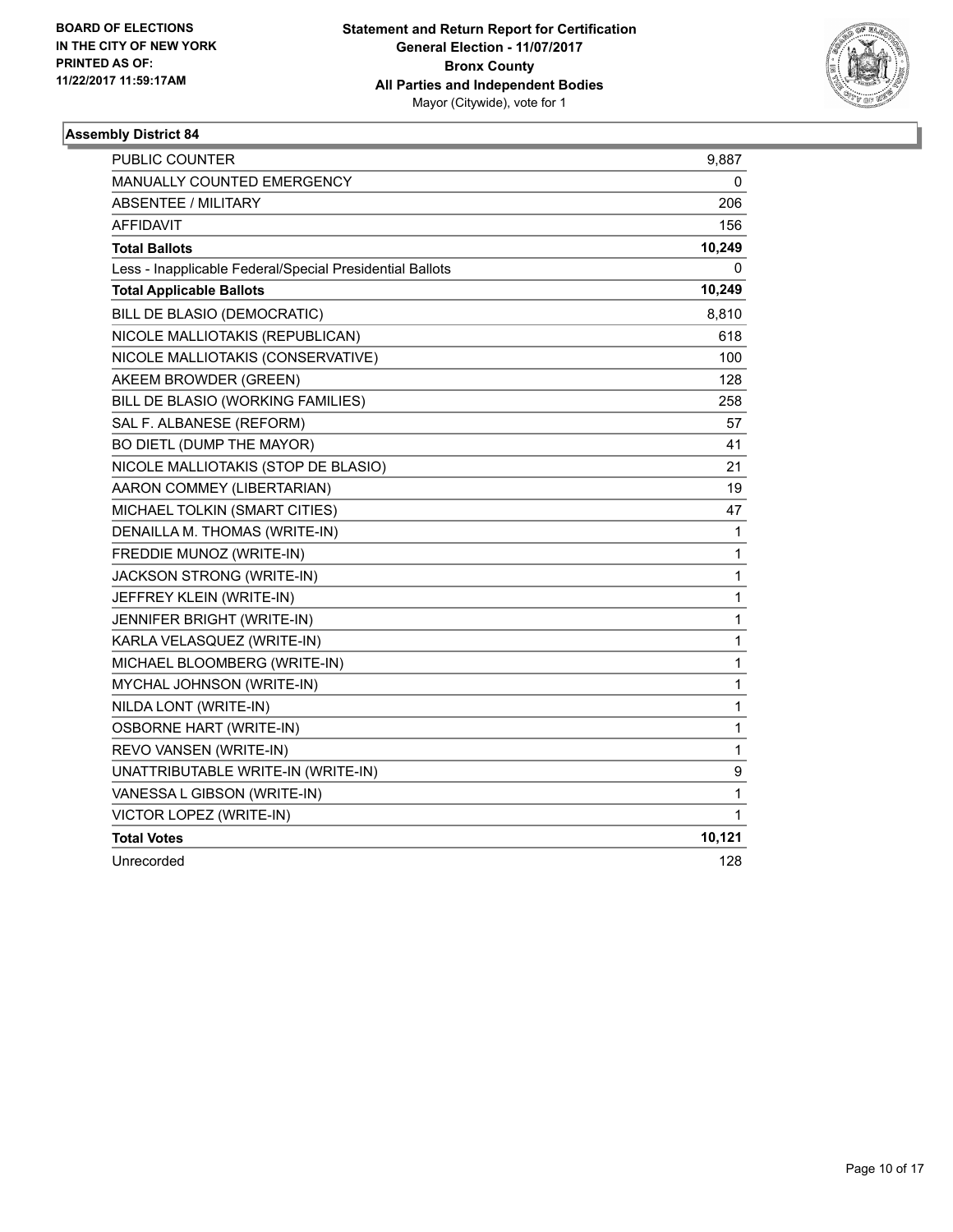

| <b>PUBLIC COUNTER</b>                                    | 10,590       |
|----------------------------------------------------------|--------------|
| MANUALLY COUNTED EMERGENCY                               | 0            |
| <b>ABSENTEE / MILITARY</b>                               | 225          |
| <b>AFFIDAVIT</b>                                         | 163          |
| <b>Total Ballots</b>                                     | 10,978       |
| Less - Inapplicable Federal/Special Presidential Ballots | 0            |
| <b>Total Applicable Ballots</b>                          | 10,978       |
| BILL DE BLASIO (DEMOCRATIC)                              | 9,323        |
| NICOLE MALLIOTAKIS (REPUBLICAN)                          | 769          |
| NICOLE MALLIOTAKIS (CONSERVATIVE)                        | 123          |
| AKEEM BROWDER (GREEN)                                    | 129          |
| BILL DE BLASIO (WORKING FAMILIES)                        | 229          |
| SAL F. ALBANESE (REFORM)                                 | 90           |
| BO DIETL (DUMP THE MAYOR)                                | 64           |
| NICOLE MALLIOTAKIS (STOP DE BLASIO)                      | 25           |
| AARON COMMEY (LIBERTARIAN)                               | 15           |
| MICHAEL TOLKIN (SMART CITIES)                            | 47           |
| ALEX BARRIOS (WRITE-IN)                                  | 1            |
| <b>BARACK OBAMA (WRITE-IN)</b>                           | 3            |
| DOROTHY BROCKINGTON (WRITE-IN)                           | 1            |
| JOSEPH ROMAN JR. (WRITE-IN)                              | $\mathbf{1}$ |
| UNATTRIBUTABLE WRITE-IN (WRITE-IN)                       | 10           |
| WILLIAM RUSSELL MOORE (WRITE-IN)                         | $\mathbf 1$  |
| <b>Total Votes</b>                                       | 10,831       |
| Unrecorded                                               | 147          |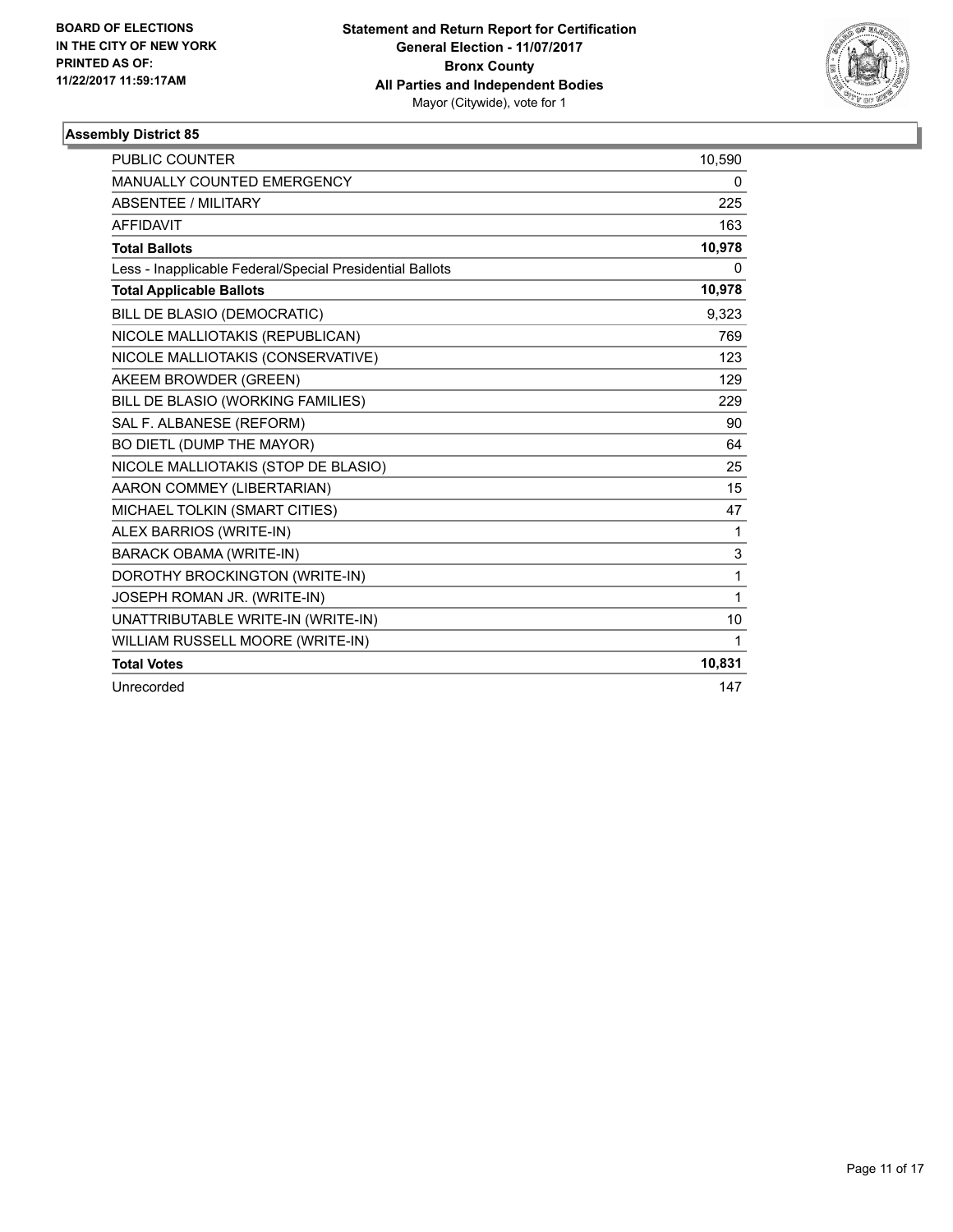

| <b>PUBLIC COUNTER</b>                                    | 8,359 |
|----------------------------------------------------------|-------|
| <b>MANUALLY COUNTED EMERGENCY</b>                        | 0     |
| <b>ABSENTEE / MILITARY</b>                               | 190   |
| <b>AFFIDAVIT</b>                                         | 153   |
| <b>Total Ballots</b>                                     | 8,702 |
| Less - Inapplicable Federal/Special Presidential Ballots | 0     |
| <b>Total Applicable Ballots</b>                          | 8,702 |
| BILL DE BLASIO (DEMOCRATIC)                              | 7,588 |
| NICOLE MALLIOTAKIS (REPUBLICAN)                          | 483   |
| NICOLE MALLIOTAKIS (CONSERVATIVE)                        | 79    |
| AKEEM BROWDER (GREEN)                                    | 74    |
| BILL DE BLASIO (WORKING FAMILIES)                        | 227   |
| SAL F. ALBANESE (REFORM)                                 | 44    |
| BO DIETL (DUMP THE MAYOR)                                | 31    |
| NICOLE MALLIOTAKIS (STOP DE BLASIO)                      | 19    |
| AARON COMMEY (LIBERTARIAN)                               | 14    |
| MICHAEL TOLKIN (SMART CITIES)                            | 30    |
| JOHN DOYLE (WRITE-IN)                                    | 1     |
| JUAN BERNARD (WRITE-IN)                                  | 1     |
| UNATTRIBUTABLE WRITE-IN (WRITE-IN)                       | 3     |
| <b>Total Votes</b>                                       | 8,594 |
| Unrecorded                                               | 108   |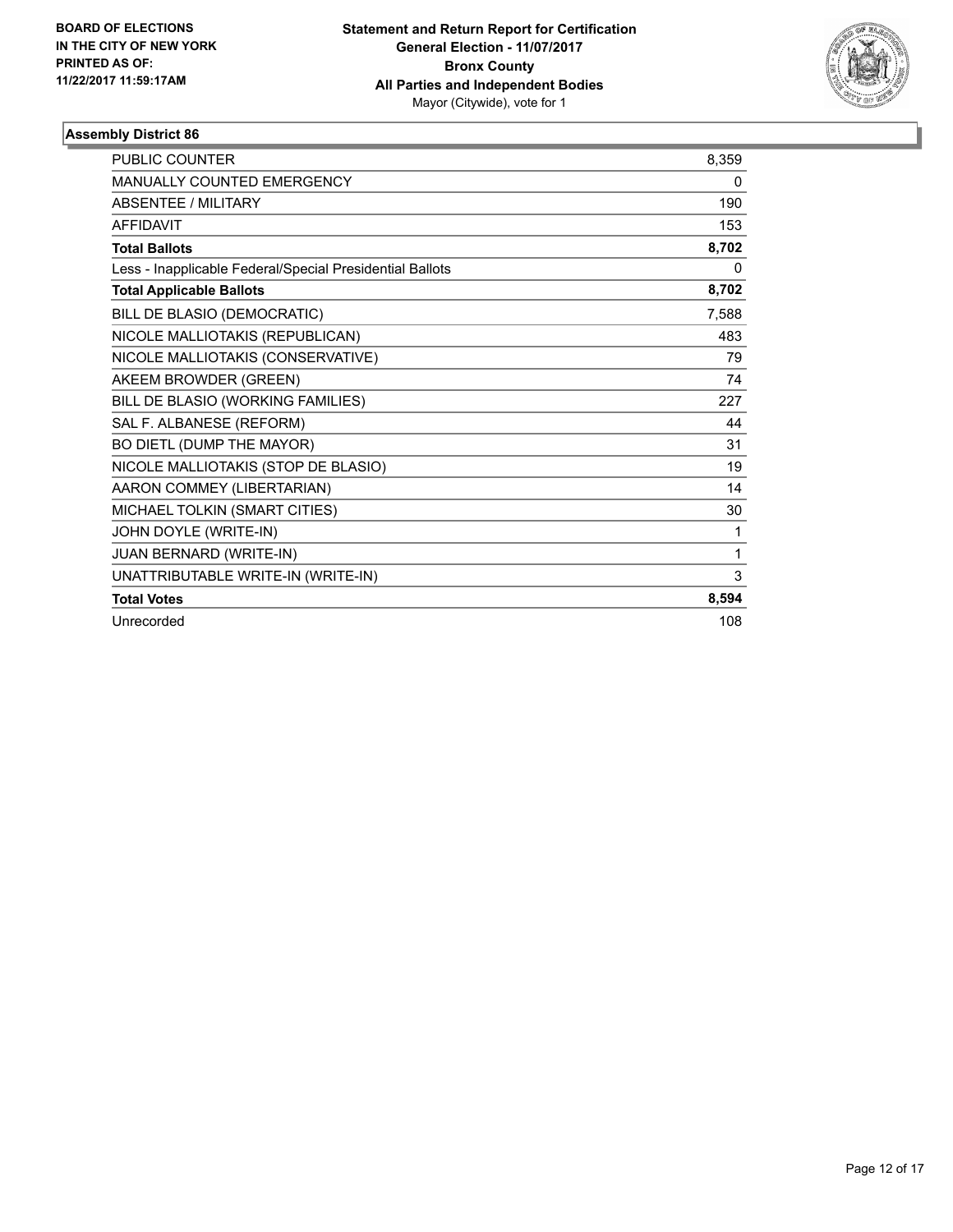

| <b>PUBLIC COUNTER</b>                                    | 12,643         |
|----------------------------------------------------------|----------------|
| MANUALLY COUNTED EMERGENCY                               | 0              |
| <b>ABSENTEE / MILITARY</b>                               | 312            |
| <b>AFFIDAVIT</b>                                         | 174            |
| <b>Total Ballots</b>                                     | 13,129         |
| Less - Inapplicable Federal/Special Presidential Ballots | 0              |
| <b>Total Applicable Ballots</b>                          | 13,129         |
| BILL DE BLASIO (DEMOCRATIC)                              | 10,746         |
| NICOLE MALLIOTAKIS (REPUBLICAN)                          | 1,193          |
| NICOLE MALLIOTAKIS (CONSERVATIVE)                        | 220            |
| AKEEM BROWDER (GREEN)                                    | 161            |
| BILL DE BLASIO (WORKING FAMILIES)                        | 301            |
| SAL F. ALBANESE (REFORM)                                 | 128            |
| BO DIETL (DUMP THE MAYOR)                                | 99             |
| NICOLE MALLIOTAKIS (STOP DE BLASIO)                      | 35             |
| AARON COMMEY (LIBERTARIAN)                               | 25             |
| MICHAEL TOLKIN (SMART CITIES)                            | 59             |
| AMANDA ROSADO (WRITE-IN)                                 | 1              |
| ARIEL A COFRESI (WRITE-IN)                               | $\mathbf{1}$   |
| CHRISTOPHER A CARRION (WRITE-IN)                         | $\mathbf{1}$   |
| CURTIS SLIWA (WRITE-IN)                                  | $\mathbf{1}$   |
| DARIUS LEYLAND (WRITE-IN)                                | $\mathbf{1}$   |
| JORDAN JONES (WRITE-IN)                                  | $\mathbf{1}$   |
| KEVIN BARZEY SR (WRITE-IN)                               | $\mathbf{1}$   |
| LOUIS RUIZ (WRITE-IN)                                    | $\mathbf{1}$   |
| MELODY REID (WRITE-IN)                                   | 1              |
| MICHAEL BLOOMBERG (WRITE-IN)                             | 2              |
| <b>OSBORNE HART (WRITE-IN)</b>                           | $\overline{c}$ |
| ROBERTO RAMIREZ (WRITE-IN)                               | 1              |
| UNATTRIBUTABLE WRITE-IN (WRITE-IN)                       | 7              |
| <b>Total Votes</b>                                       | 12,988         |
| Unrecorded                                               | 141            |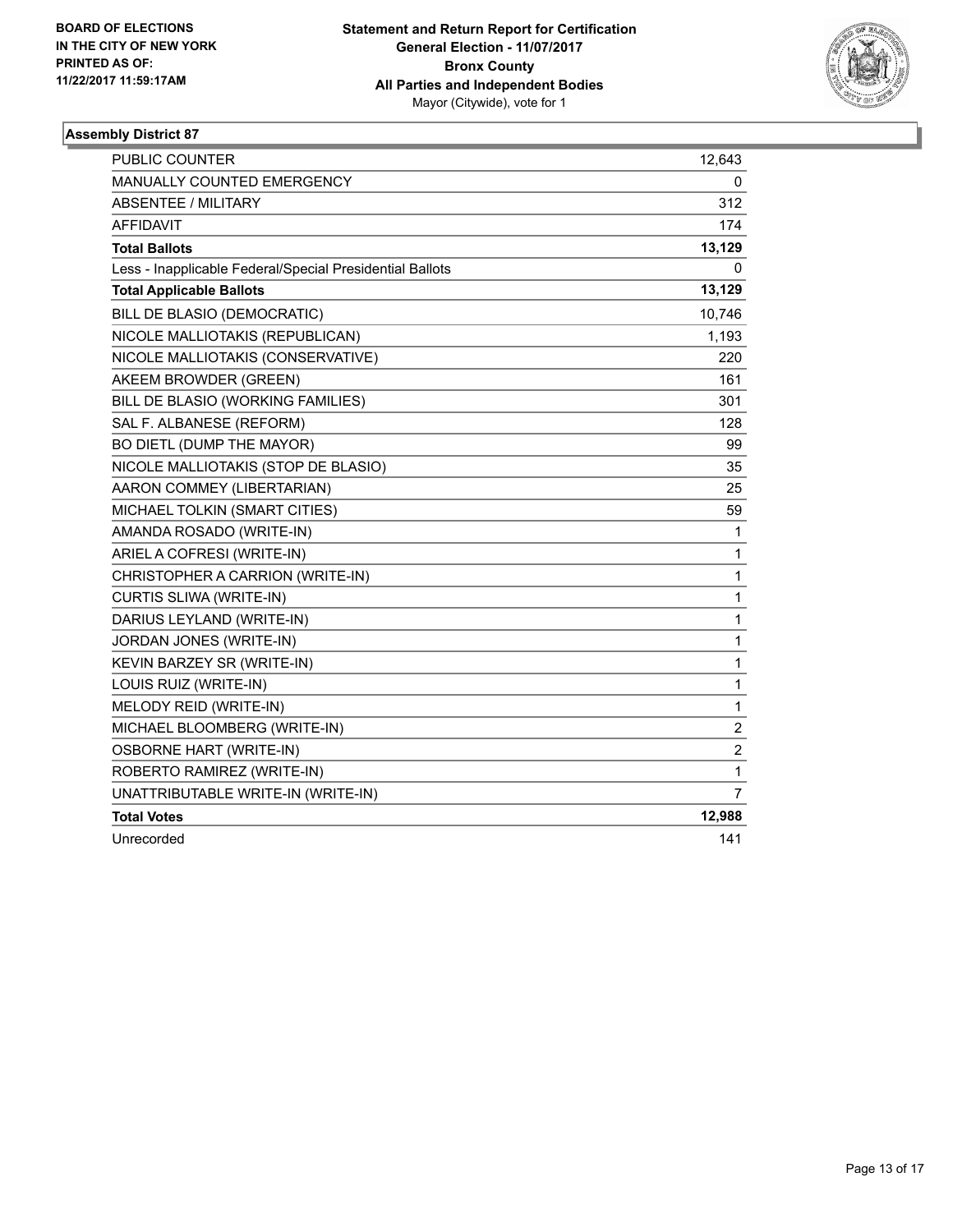

| <b>PUBLIC COUNTER</b>                                    | 143,567      |
|----------------------------------------------------------|--------------|
| MANUALLY COUNTED EMERGENCY                               | 0            |
| <b>ABSENTEE / MILITARY</b>                               | 4,234        |
| AFFIDAVIT                                                | 1,916        |
| <b>Total Ballots</b>                                     | 149,717      |
| Less - Inapplicable Federal/Special Presidential Ballots | 0            |
| <b>Total Applicable Ballots</b>                          | 149,717      |
| BILL DE BLASIO (DEMOCRATIC)                              | 114,073      |
| NICOLE MALLIOTAKIS (REPUBLICAN)                          | 19,962       |
| NICOLE MALLIOTAKIS (CONSERVATIVE)                        | 3,266        |
| AKEEM BROWDER (GREEN)                                    | 1,677        |
| BILL DE BLASIO (WORKING FAMILIES)                        | 3,639        |
| SAL F. ALBANESE (REFORM)                                 | 1,731        |
| BO DIETL (DUMP THE MAYOR)                                | 1,407        |
| NICOLE MALLIOTAKIS (STOP DE BLASIO)                      | 487          |
| AARON COMMEY (LIBERTARIAN)                               | 275          |
| MICHAEL TOLKIN (SMART CITIES)                            | 859          |
| AARON CHITELMAR (WRITE-IN)                               | 1            |
| ALEX BARRIOS (WRITE-IN)                                  | 1            |
| ALICIA K GLEN (WRITE-IN)                                 | 1            |
| AMANDA ROSADO (WRITE-IN)                                 | 1            |
| ANGEL HERNANDEZ (WRITE-IN)                               | 1            |
| ANNETTE KUSTOFF BLUM (WRITE-IN)                          | 1            |
| ANTHONY JOSEY (WRITE-IN)                                 | 1            |
| ANTHONY SOOKRAM (WRITE-IN)                               | $\mathbf{1}$ |
| ARIEL A COFRESI (WRITE-IN)                               | 1            |
| <b>ASATA SHAKUR (WRITE-IN)</b>                           | 1            |
| AXXEL FROMETA (WRITE-IN)                                 | $\mathbf{1}$ |
| BARACK OBAMA (WRITE-IN)                                  | 9            |
| BELKIN GARCIA (WRITE-IN)                                 | 1            |
| BERNIE SANDERS (WRITE-IN)                                | 4            |
| C. TODD WHITMAN (WRITE-IN)                               | 1            |
| CARLOS ALFREDO WILCOX (WRITE-IN)                         | 1            |
| CAROL ROBINSON (WRITE-IN)                                | 1            |
| CHELSEA MANNING (WRITE-IN)                               | 1            |
| CHRIS BASTIAN (WRITE-IN)                                 | 1            |
| CHRISTOPHER A CARRION (WRITE-IN)                         | 1            |
| COREY FORSTER (WRITE-IN)                                 | 1            |
| CURTIS SLIWA (WRITE-IN)                                  | 1            |
| DANIEL J KARNS (WRITE-IN)                                | 1            |
| DARIUS LEYLAND (WRITE-IN)                                | 1            |
| DARREN AQUINO (WRITE-IN)                                 | 1            |
| DARRYLL WILLIAMS (WRITE-IN)                              | 1            |
| DAVID DEROY (WRITE-IN)                                   | 1            |
| DEBBIE FELDMAN (WRITE-IN)                                | 1            |
| DEBRA FOX (WRITE-IN)                                     | 1            |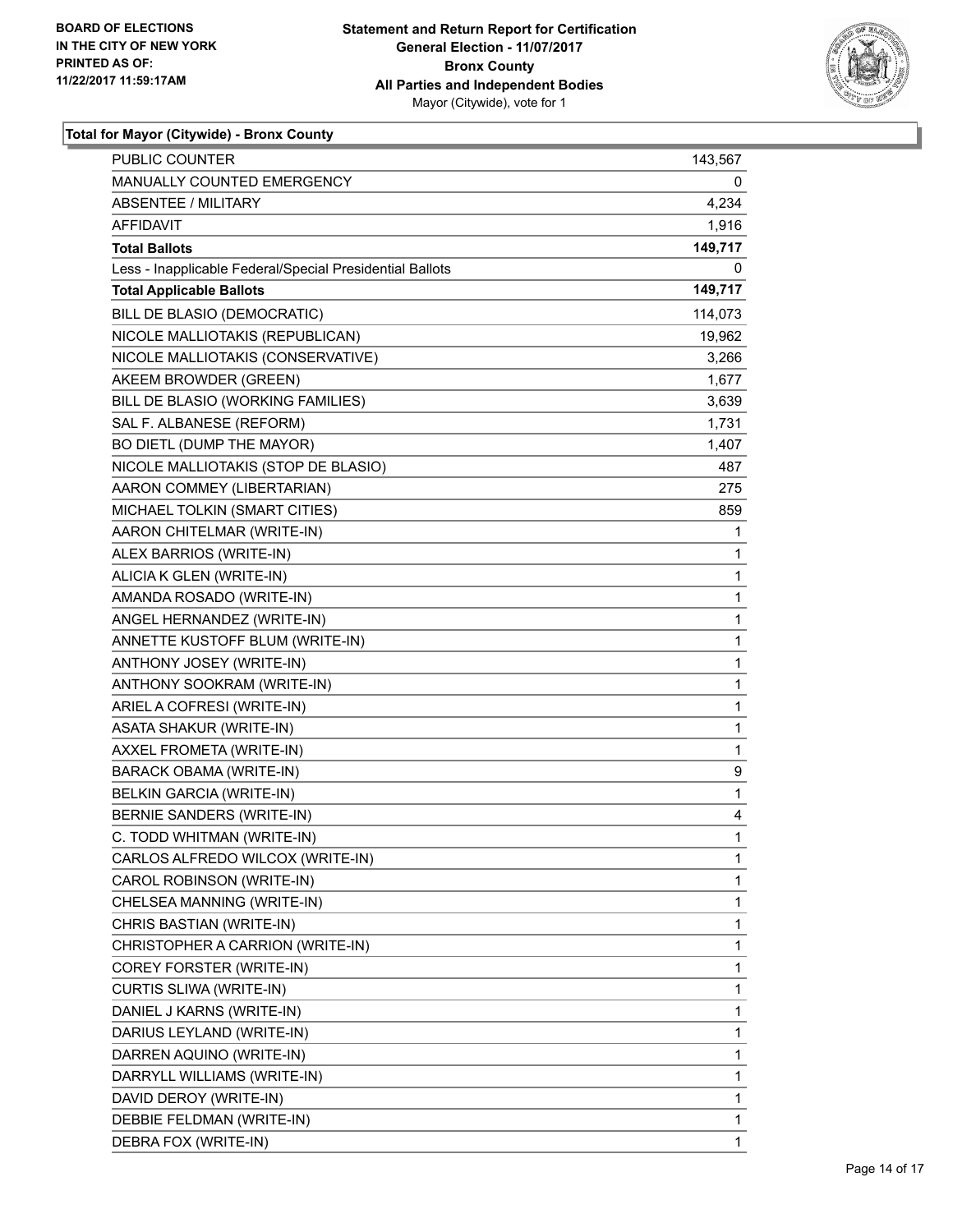

| DENAILLA M. THOMAS (WRITE-IN)         | 1              |
|---------------------------------------|----------------|
| DEREK SAMUELS (WRITE-IN)              | 1              |
| DONALD TRUMP (WRITE-IN)               | 1              |
| DONNALD M. APPEL (WRITE-IN)           | 1              |
| DOROTHY BROCKINGTON (WRITE-IN)        | 1              |
| DREWERY MARROW (WRITE-IN)             | 1              |
| ED GARCIA CONDE (WRITE-IN)            | 1              |
| EDUARD GARCIA CONDE (WRITE-IN)        | 1              |
| EDWIN DAVIS (WRITE-IN)                | 1              |
| ERIC F. PHILIPS (WRITE-IN)            | 1              |
| ERIC KATECHIS (WRITE-IN)              | 1              |
| ERIC SCHNEIDERMAN (WRITE-IN)          | 1              |
| FERRON PINNOCK (WRITE-IN)             | 1              |
| FRED DAVIS (WRITE-IN)                 | 1              |
| FREDDA TOURIN (WRITE-IN)              | 1              |
| FREDDIE MUNOZ (WRITE-IN)              | 1              |
| <b>GABRIEL M. SPECIACE (WRITE-IN)</b> | 1              |
| <b>GEORGE COMINSKIE (WRITE-IN)</b>    | 1              |
| GILBERT ACEVEDO (WRITE-IN)            | 1              |
| GREGG L ROSENBERG (WRITE-IN)          | 1              |
| <b>GREGORY IUSERO (WRITE-IN)</b>      | 1              |
| HARRY DEHLER (WRITE-IN)               | $\overline{2}$ |
| HERBERT LANDAU (WRITE-IN)             | 1              |
|                                       |                |
| HILDA K BRADY FERNANDEZ (WRITE-IN)    | 1              |
| HILLARY CLINTON (WRITE-IN)            | 11             |
| ISAAC AMBROSE MOORE (WRITE-IN)        | 1              |
| J.C. POLANCO (WRITE-IN)               | 1              |
| JACKSON STRONG (WRITE-IN)             | 1              |
| JANE BOGART (WRITE-IN)                | 1              |
| JEAN PAUL NOONG (WRITE-IN)            | 1              |
| JEFF SIEGEL (WRITE-IN)                | 1              |
| JEFFREY KLEIN (WRITE-IN)              | $\overline{2}$ |
| JENNIFER BRIGHT (WRITE-IN)            | 1              |
| JENNIFER R. CONNELLY (WRITE-IN)       | 1              |
| JEREMIAH MARTIN (WRITE-IN)            | 1              |
| JOE PLEEMERI (WRITE-IN)               | 1              |
| JOHN DOYLE (WRITE-IN)                 | 1              |
| JOHN LUDEWIG (WRITE-IN)               | 1              |
| JOHN RIOEDAN (WRITE-IN)               | 1              |
| JORDAN JONES (WRITE-IN)               | 1              |
| JOSEPH ROMAN JR. (WRITE-IN)           | 1              |
| JUAN BERNARD (WRITE-IN)               | 1              |
| KAREN NATION (WRITE-IN)               | 1              |
| KARINA SALTMAN (WRITE-IN)             | 1              |
| KARLA VELASQUEZ (WRITE-IN)            | 1              |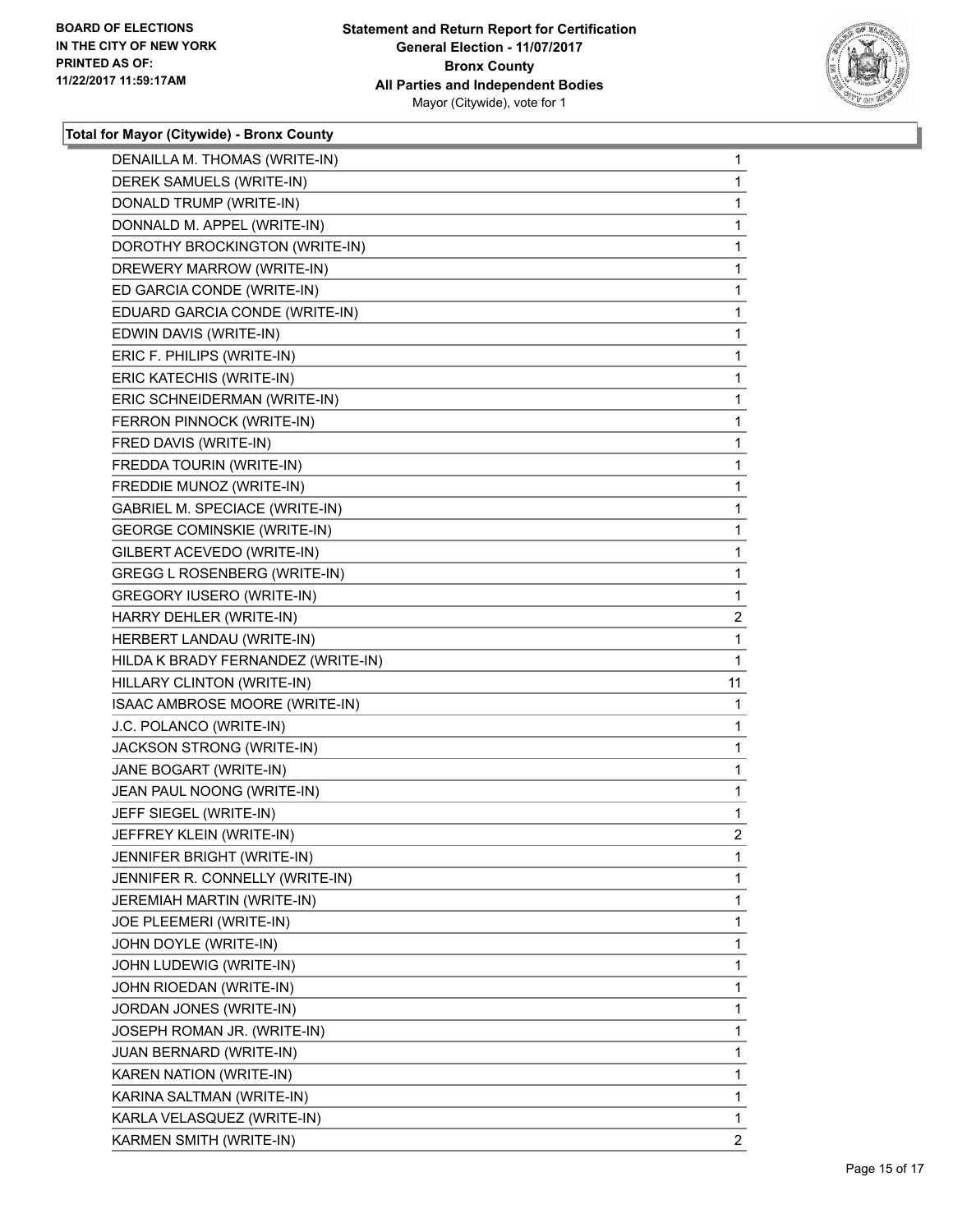

| KENNETH JOHNSON (WRITE-IN)           | 1              |
|--------------------------------------|----------------|
| KEVIN BARZEY SR (WRITE-IN)           | 1              |
| LEA WEAVER (WRITE-IN)                | 1              |
| LETITIA JAMES (WRITE-IN)             | 2              |
| LOUIS RUIZ (WRITE-IN)                | 1              |
| MARIA ESTRADA (WRITE-IN)             | 1              |
| MARY MCGRAW (WRITE-IN)               | 1              |
| MARY TYRRELL (WRITE-IN)              | 1              |
| MELODY REID (WRITE-IN)               | 1              |
| MICHAEL BECKFORD (WRITE-IN)          | 1              |
| MICHAEL BLOOMBERG (WRITE-IN)         | 23             |
| MICHAEL HILLER (WRITE-IN)            | 1              |
| MICHAEL OREILLY (WRITE-IN)           | 1              |
| MICHAEL T. WHITE (WRITE-IN)          | 1              |
| MICHELLE OBAMA (WRITE-IN)            | 2              |
| MYCHAL JOHNSON (WRITE-IN)            | 1              |
| NATHAN ARMFIELD (WRITE-IN)           | 1              |
| NILDA LONT (WRITE-IN)                | 1              |
| NOELLE VELEZ (WRITE-IN)              | $\overline{c}$ |
| <b>OSBORNE HART (WRITE-IN)</b>       | 5              |
| PATRICK DOHSETY (WRITE-IN)           | 1              |
| PAUL SHUMAN (WRITE-IN)               | 1              |
| PEDRO CESAR DE LOS SANTOS (WRITE-IN) | 1              |
| PREET BHARARA (WRITE-IN)             | 1              |
| REBEKAH SMALL (WRITE-IN)             | 1              |
| REGINAL LEE BACHUS (WRITE-IN)        | 1              |
| RENAULT S CHAVERS (WRITE-IN)         | 1              |
| REV JEAN PAUL SOLER (WRITE-IN)       | 1              |
| REVO VANSEN (WRITE-IN)               | 1              |
| RICHARD BASHNER (WRITE-IN)           | 1              |
| ROBBIE GOSINE (WRITE-IN)             | 1              |
| ROBERT GARDNER (WRITE-IN)            | 1              |
| ROBERT JEROME WEBB (WRITE-IN)        | 1              |
| ROBERTO RAMIREZ (WRITE-IN)           | 1              |
| ROSE MARY WEST (WRITE-IN)            | 1              |
| RUBEN DIAZ JR (WRITE-IN)             | 7              |
| RUBEN DIAZ JR. (WRITE-IN)            | 1              |
| RUDOLPH GIULIANI (WRITE-IN)          | 1              |
| RUSSELL KANEY (WRITE-IN)             | 1              |
| SALIH MONCRIEF (WRITE-IN)            | 1              |
| SAMUEL SEABURY (WRITE-IN)            | 1              |
| SCOTT STRINGER (WRITE-IN)            | 1              |
| SHAUN DONOVAN (WRITE-IN)             | 2              |
| SHIFRA LONDOWNE (WRITE-IN)           | 1              |
| SONYA R. DOYLE (WRITE-IN)            | $\mathbf{2}$   |
| STEPHANIE SHUMAN (WRITE-IN)          | 1              |